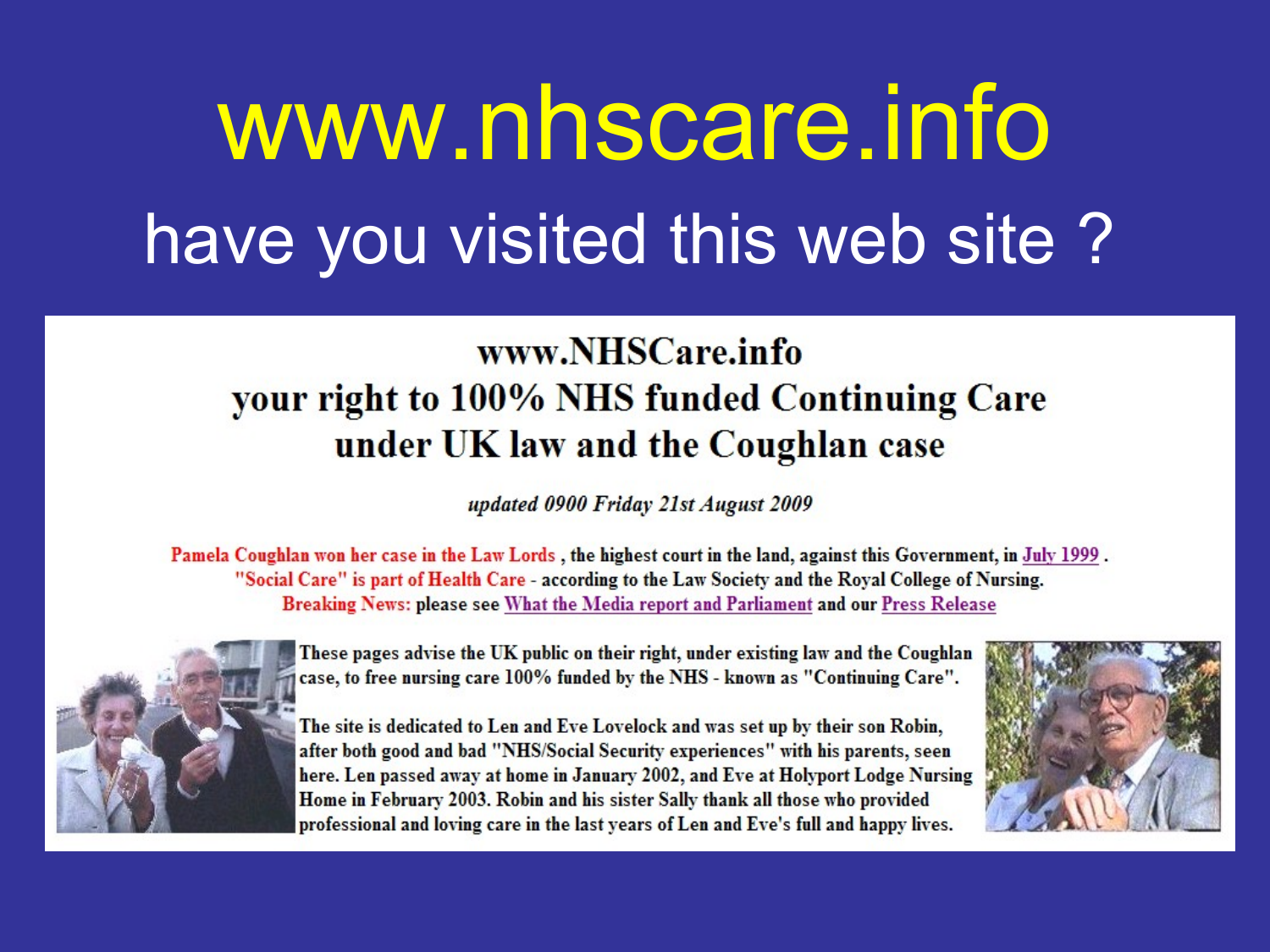# www.nhscare.info the law is clear …

- " The judgment in Coughlan clearly establishes that where a person's primary need is for health care, and that is why they are placed in nursing home accommodation, the NHS is responsible for the full cost of the package. "
- from the Law Society
- also applies to patients in their own home, a residential home, hospice, and of course, an NHS Hospital.

The Coughlan Case clarified the Law.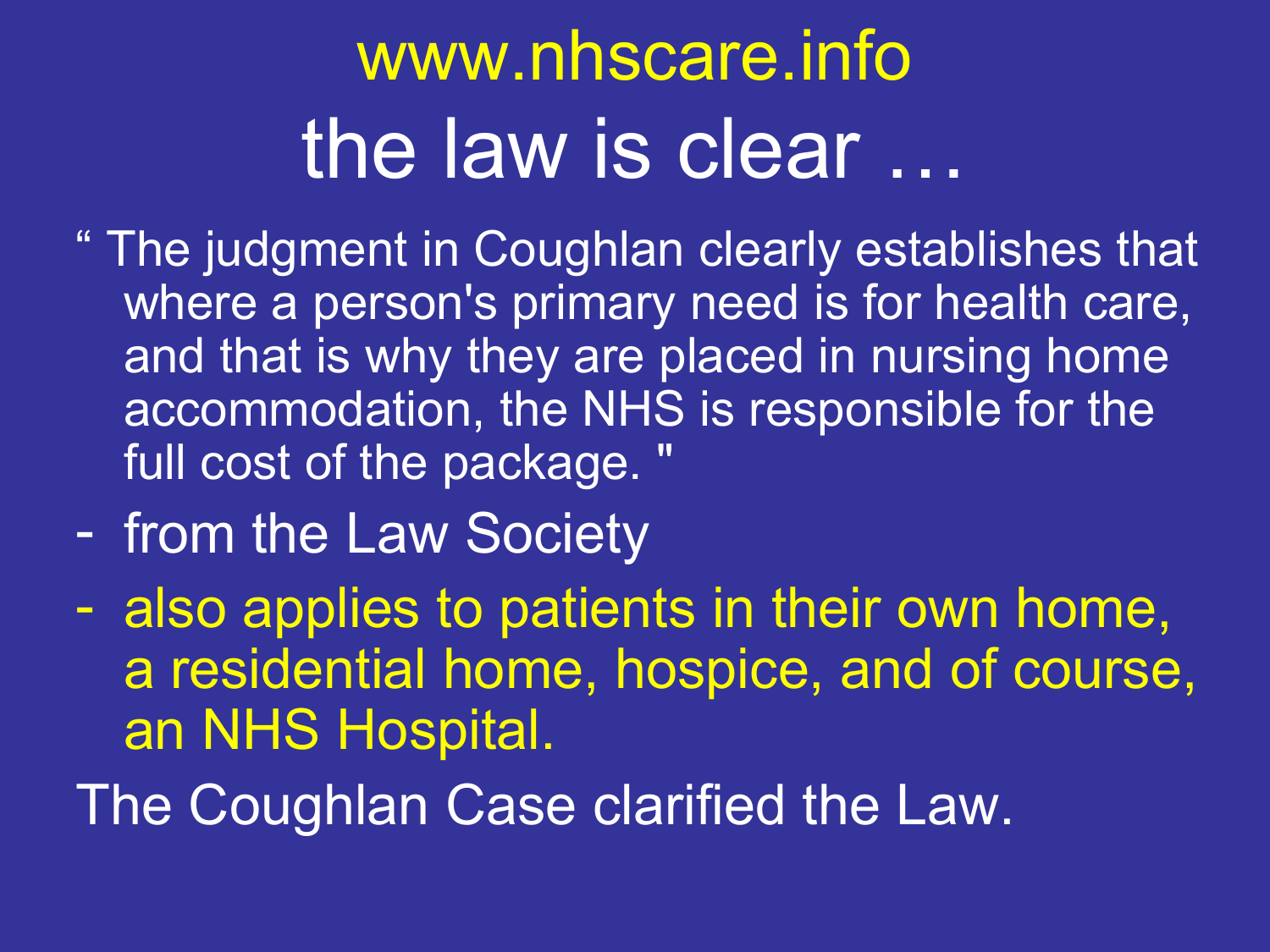www.nhscare.info who is eligible?

- Patients with an equal or greater care need than Pam Coughlan qualify for Continuing Care and should be 100% NHS funded - under the law.
- Eligibility Criteria that fail Pam Coughlan are therefore unlawful and must be modified.
- Pam Coughlan's may not be the minimum health need the law requires to be 100% NHS funded.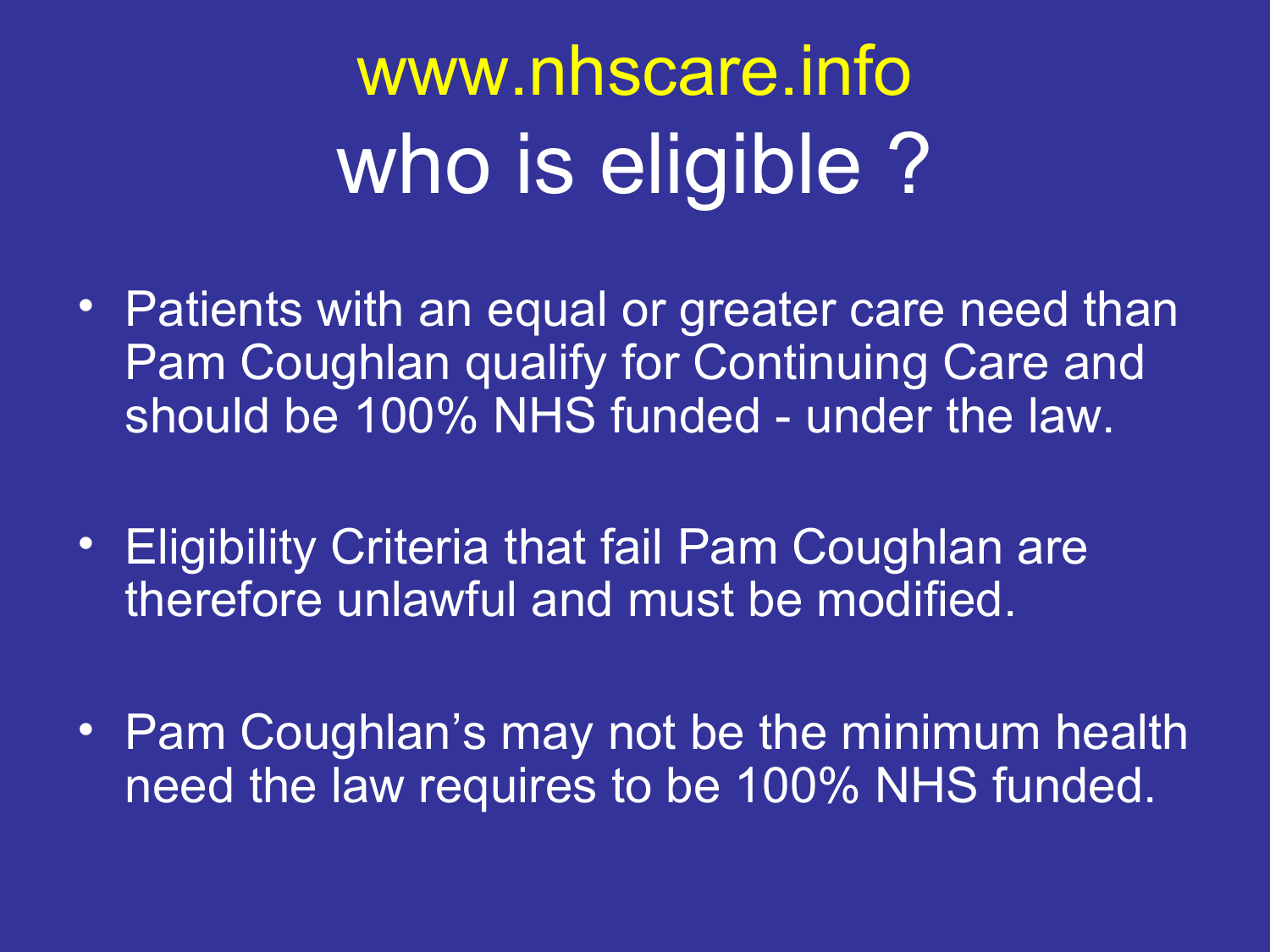## www.nhscare.info events in over 10 years

- 1996 Care in Community Act: "GP  $\rightarrow$  PCT"
- 1999 Pam Coughlan's Case won.
- 2002 MP Paul Burstow's : 360,000 homes, etc.
- [www.NHSCare.info](http://www.nhscare.info/) Coughlan Campaign started.
- 2003 Ombudsman's Report.
- 2004 Law Society evidence to Parliament.
- 2005 Grogan Case won. "…fatally flawed".
- 2006 DoH "National Framework" consultation.
- 2008 National Framework and DST used
- 2009 the fraud continues, ten years after "Coughlan"

### 10 years, 700,000 families, £30 billion fraud.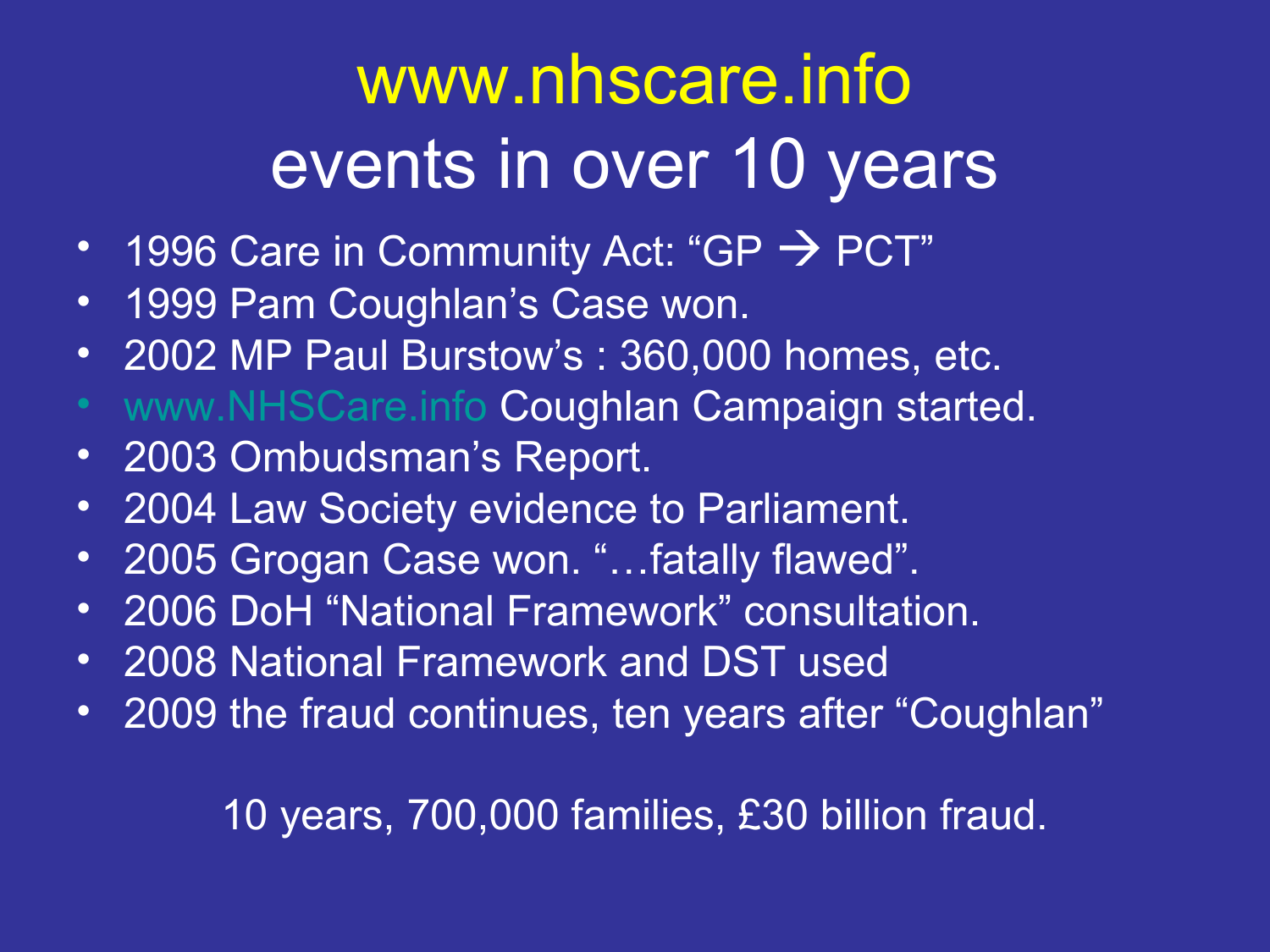# www.nhscare.info the crime continues …

- maybe £30 billion has been criminally defrauded from perhaps 700,000 families and their estates, in the past 10 years.
- many will never reclaim the money due to lack of evidence – "medical records lost".
- continues at maybe £3 billion per year.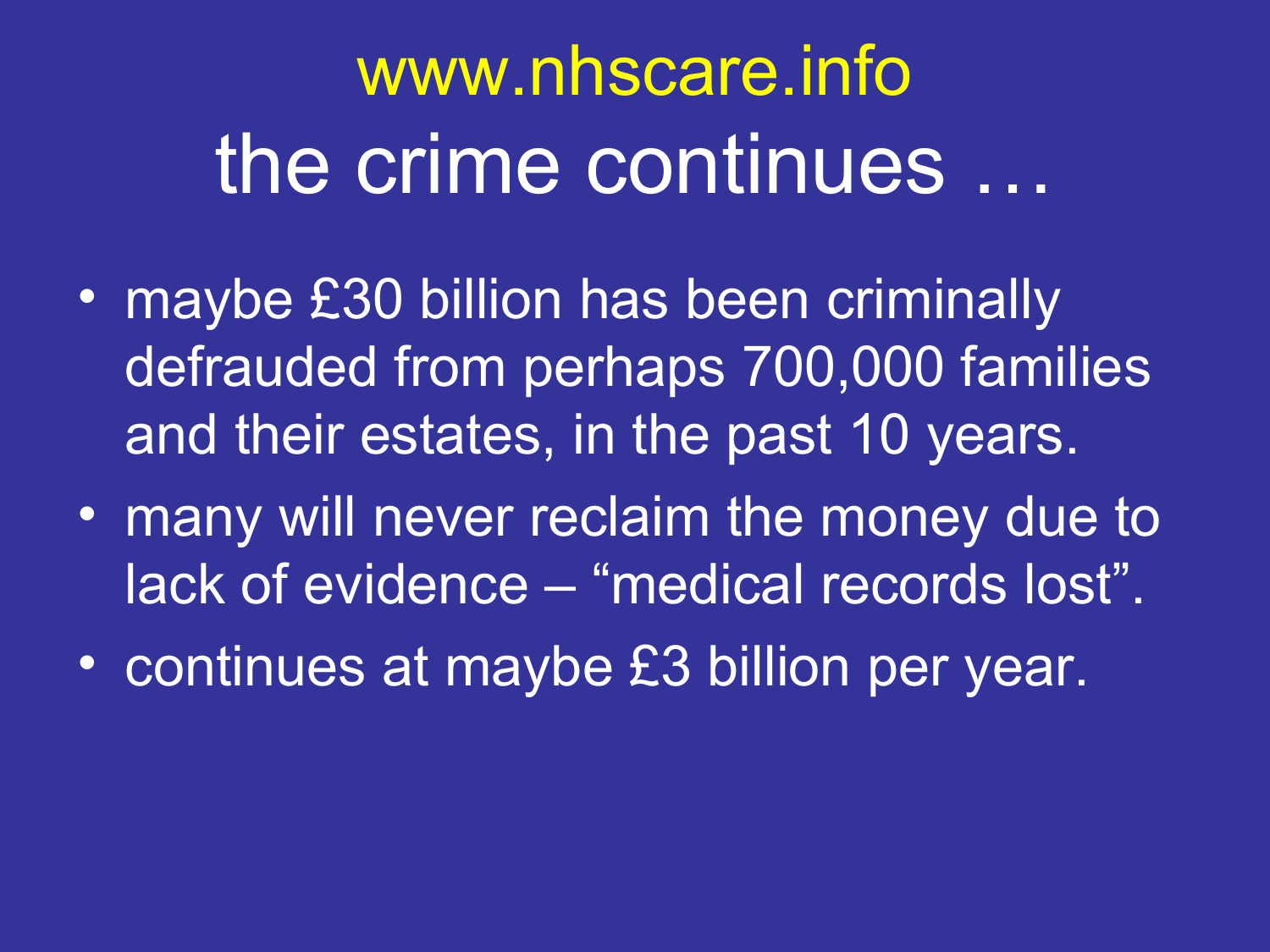[www.nhscare.info](http://www.nhscare.info/) "we can't afford it" - who are they kidding ?

• £3 billion v £100 billion NHS budget ?

• £3 billion v £1000 billion total spending ?

or do they mean "we can't afford to admit we are breaking the law" ?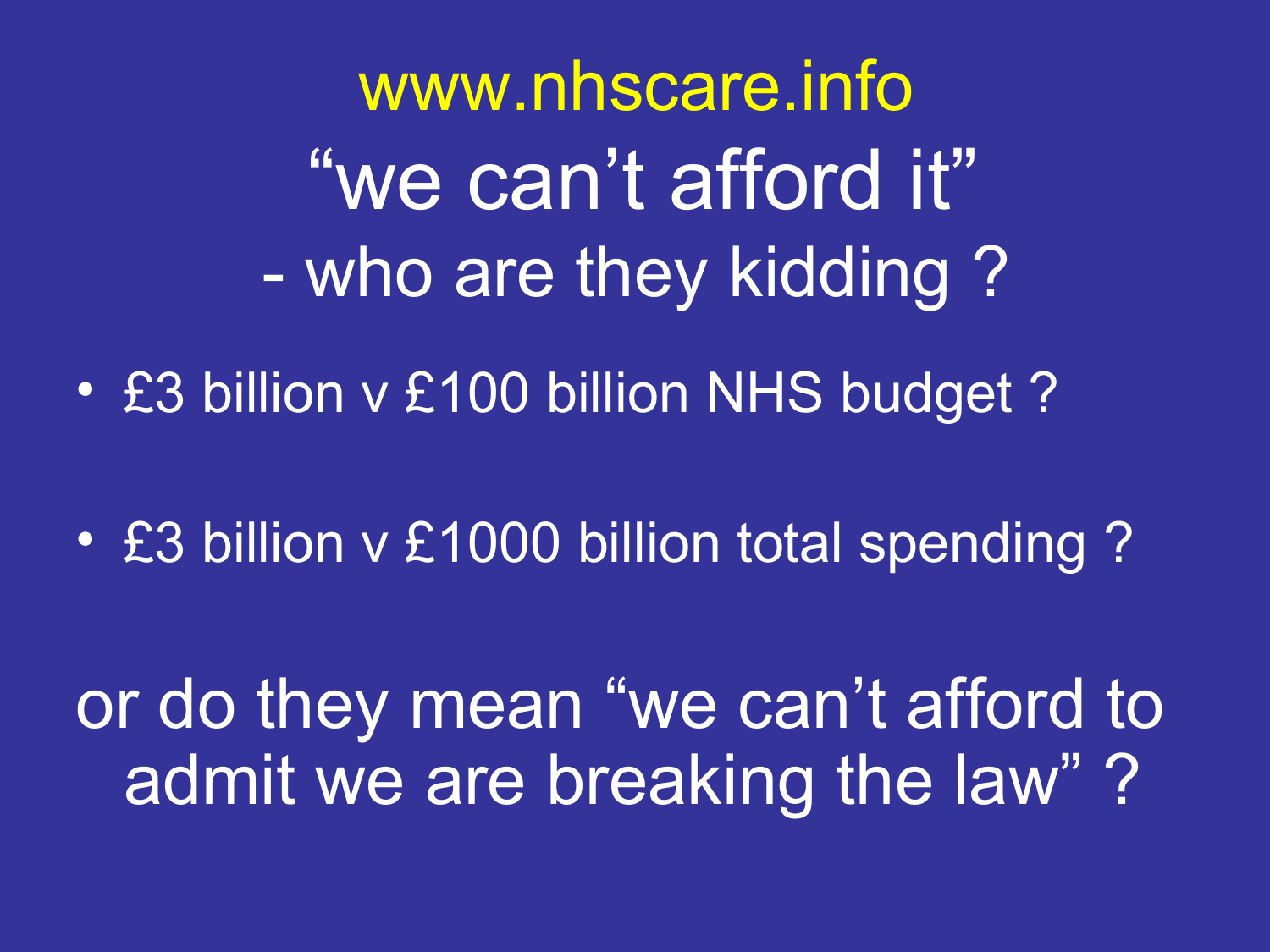## www.nhscare.info simple advice to families

- See video of Pam Coughlan compare with patient
- Print the NHSCare Flyer which includes this advice.
- confirm that you have a case. Discuss with relatives.
- do what you feel is right for the patient.
- write at least one letter, mentioning Coughlan.
- consider refusal to pay for care but think it through.
- keep a paper file of all information, letters, etc.
- take care what you sign... "without prejudice..." etc.
- record in writing any disagreement with NHS/SS.
- find a close friend or relative able to write letters.
- consider use of Solicitors and "no win no fee" (above is a greatly simplified form of the advice on front page of nhscare.info)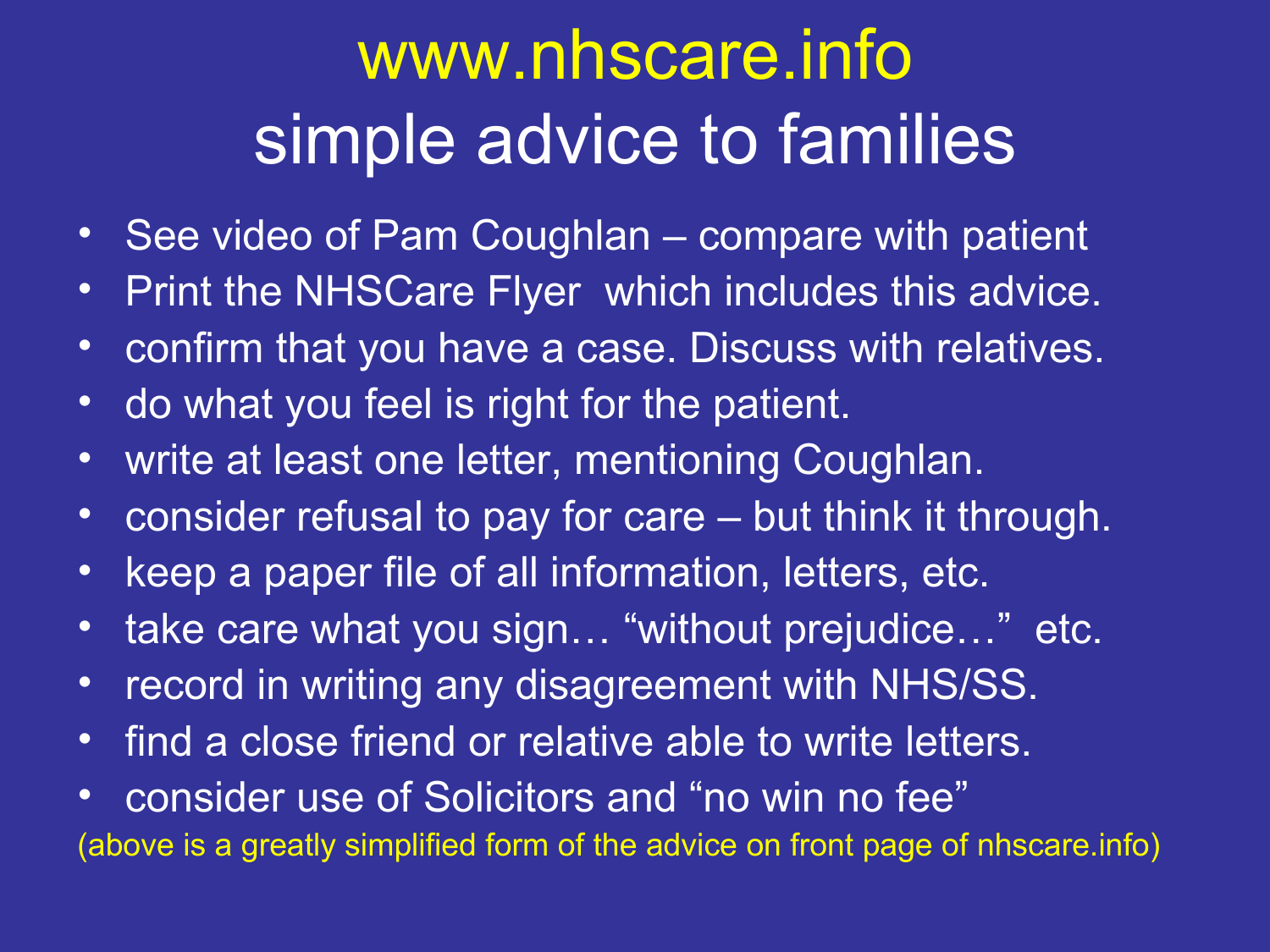www.nhscare.info advice to NHS and Social Services staff and those within the Care Industry

- do not break the law
- ignorance is no defence in Court
- consult www.nhscare.info
- consult the RCN publication
- obey your conscience

(simplified form of the advice on front page of nhscare.info)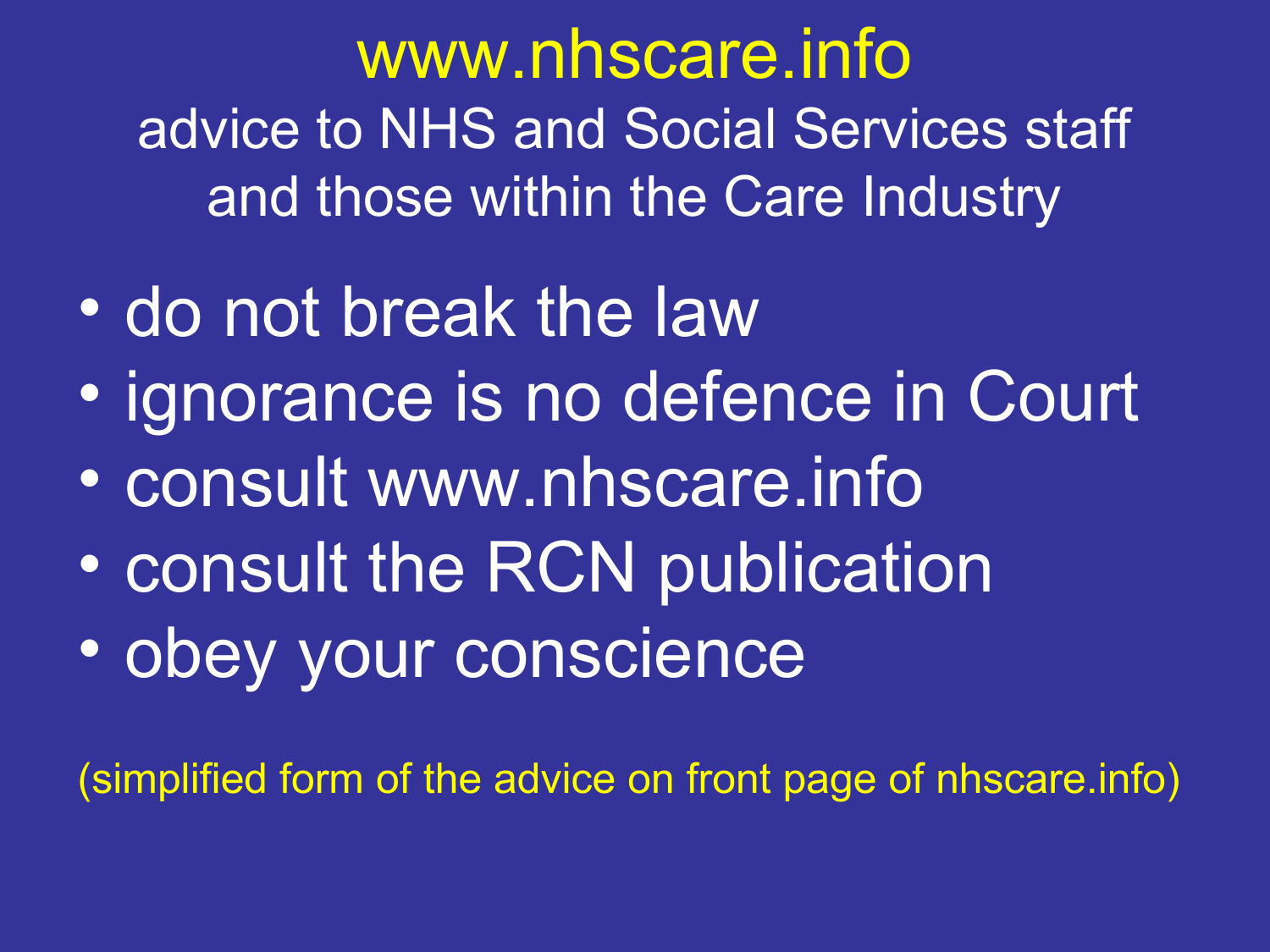# www.nhscare.info the "Coughlan Test"

- Compare the patient's care needs with those of Pam Coughlan
- YES if the patient has equal or greater care needs than Pam Coughlan.
- YES if the patient already has a home (Social Services may not intervene).
- patient CAN be "stable and predictable".
- NOT sufficient to say "if called Pam and living within the centre of Exeter"  $\odot$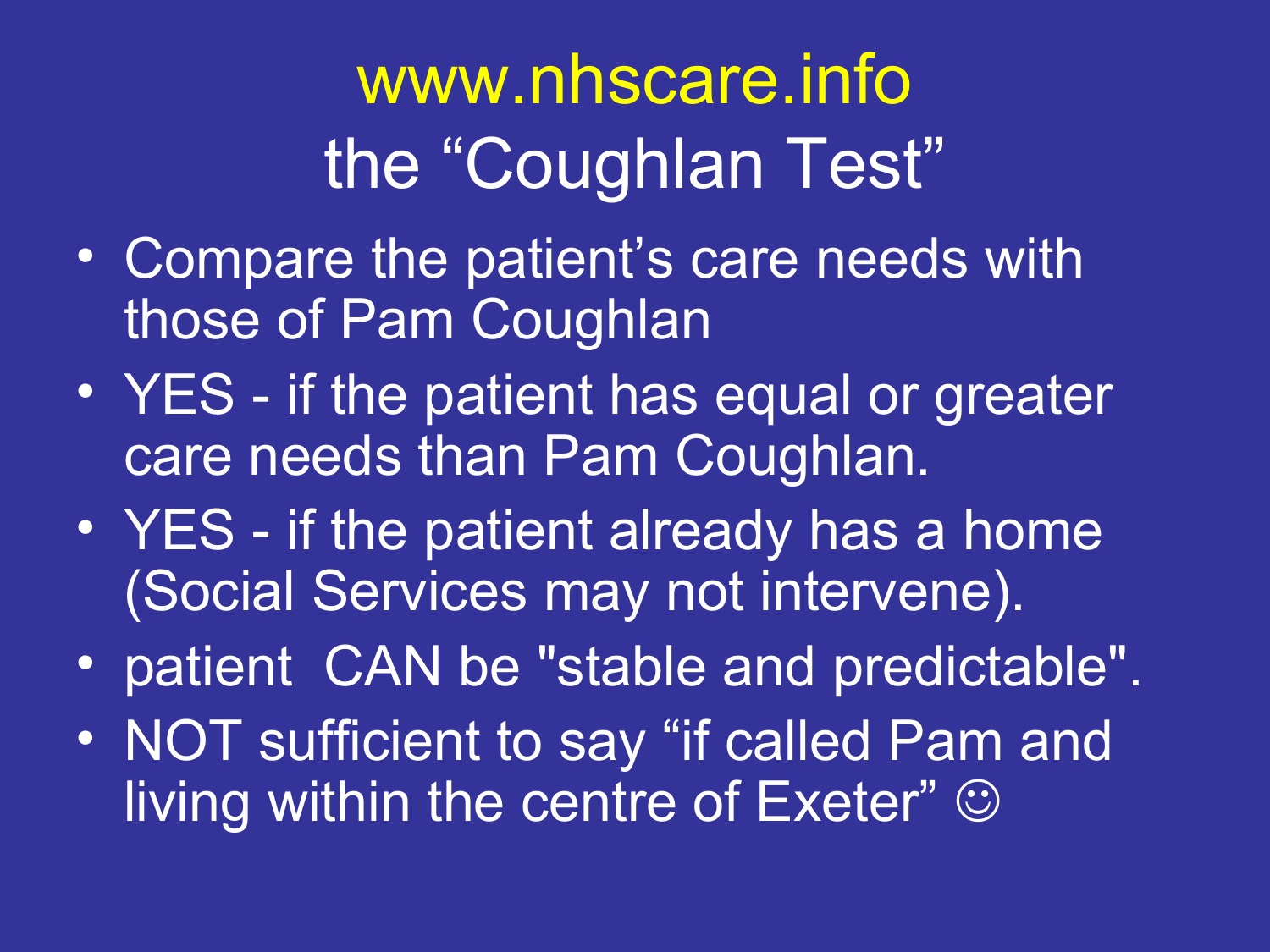www.nhscare.info DoH "National Framework" feedback to "Consultation" process

Comment:

- still not lawful (1946 Health Act & Coughlan)
- consultation is just another delaying tactic ? Suggestions: that the DoH/Government state:
- how many would qualify ? 25,000+75,000 ?
- what additional budget ? £3 billion/year ?
- Include exact text of the "Coughlan Test"
- start effective "trawl back" to 1996. £30 billion ?
- start criteria for those below Coughlan threshold. (above is simplification of Robin's public letter of 11 September 2006)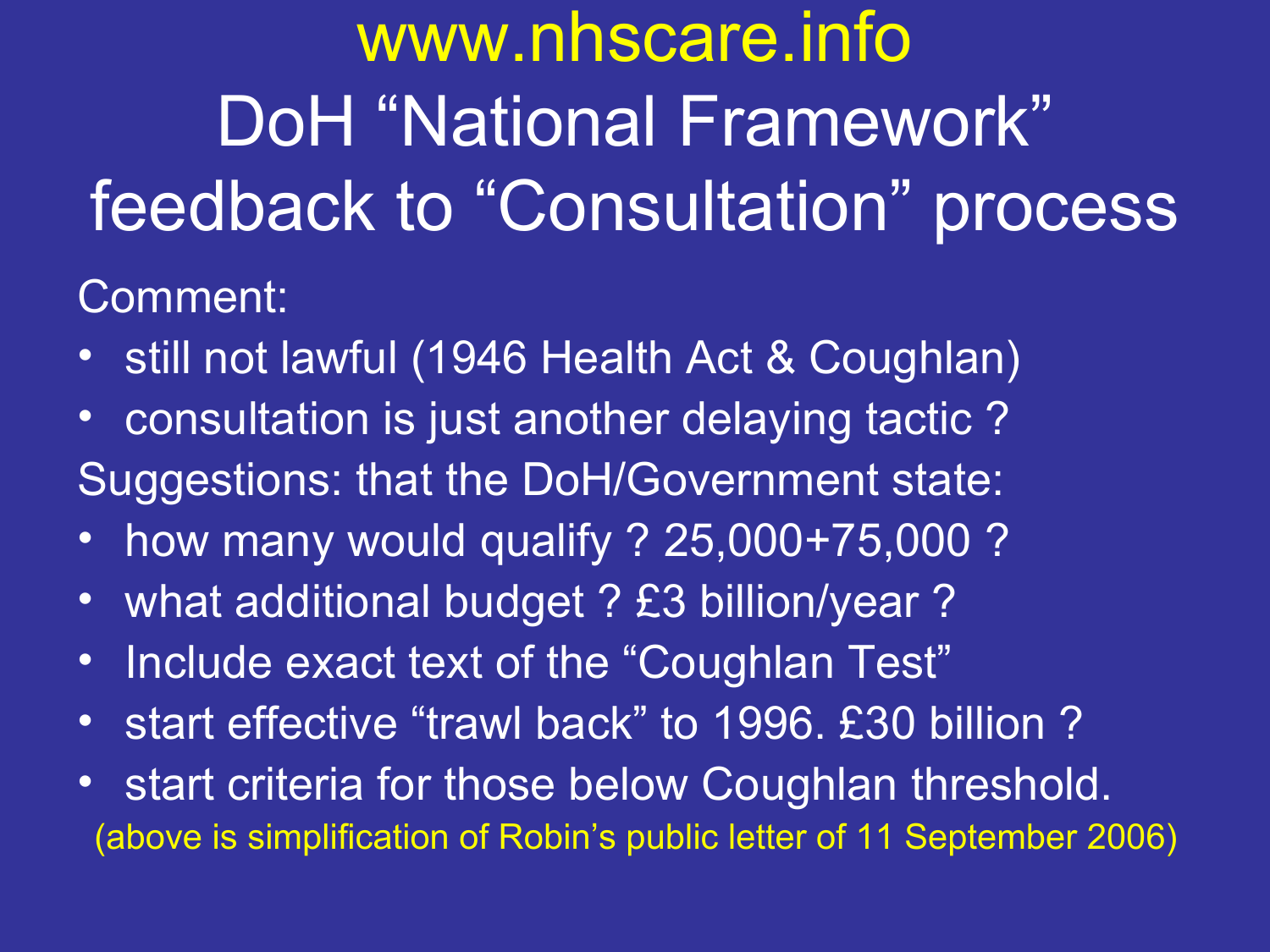# www.nhscare.info help us "spread the word"

- understand the simple facts  $\bullet$
- mention www.nhscare.info  $\bullet$
- use these briefing slides  $\bullet$
- print and use the "Flyer"  $\rightarrow$  $\bullet$
- Use the Press Release  $\bullet$

#### SHOULD VOU PAY FOR THE NURSING HOME?

your right to 100% NHS funded nursing care under the law since 1948 and "Coughlan" see www.NHSCare.info for this advice

"The judgmentin, Coughlan, deady establishes that where a person's primary need is for health care, and that is<br>why they are placed in numing home accommodation, the NRS is responsibled or the full cost of the padrage. "

#### simple advice for solicitors ...

The quate shave it from the <u>tummary</u> of the Law Seciety's Evidence to the Hause of Commans Health Committee.<br>In guiry into FIM Continuing Core. The full decument it here. More detailed advice for solicitors is here.

#### simple advice for NHS and Social Services staff...

Make sure you are not breaking the law. Ignorance of the law, and the fact that many others share this ignorance, is ne defence in a Law Court. Visit the a very express pape and tell athers around you of this web size. HES Dectors and<br>Consultants may with to read extracts from Derek's recent letter to the BMA hare. "... she Law Lockey ha undy og complainechacheran Brims (formerly Beres As Mord) are vriting underful orieria..." - from Dorok Co to's open letter to MES Managers and Social warkers here. Mare "whittle klawers" welcome: please click here.

#### simple advice for families ...

Printthe JIES Care into ther which includes this advice. Make good une of it. Help us "spread the word".

comultabeospage: including the every levels confirm that you have a case: discuss with close friends and relatives.

de what you feel is right for the patient. This way include going a long with us hwful advice from Social Services.

makesure pauhave written at least one letter, mentioning Cough bn, such as this draft letter.

consider refuse its pay for care. If so, this k through and do what a best for tho patient.

keep a paper file of all information such as printeuts from neww.niscare.info, all letters and medical history.

nke care v karjva sig a when des ling with BES and Social Services. Tour signature might, indicate agreement. If you foot you must aign, is the istoryou of the patient, then add a comment beside your signature such os " Without prejudice. All Rights Econved: see www.nhscsre.info\*

recordinavriting any disagreement with BES Social Services: by them and by yourself soon after the meeting. They might have chies. "If his not written down, it didn't happen".

find a clase friend ar relative skie to write and respond to letters over what may be many years.

cantider writings camp hint letter to the Primary Care Trust (PCT) - but see <u>Derek's pape</u> on this.

Cossider a complaint to the Omkudsman. Cansult her checklists here.

This advice is from www.nkscore.info. Underlined words such as here are links to more information. 310706.